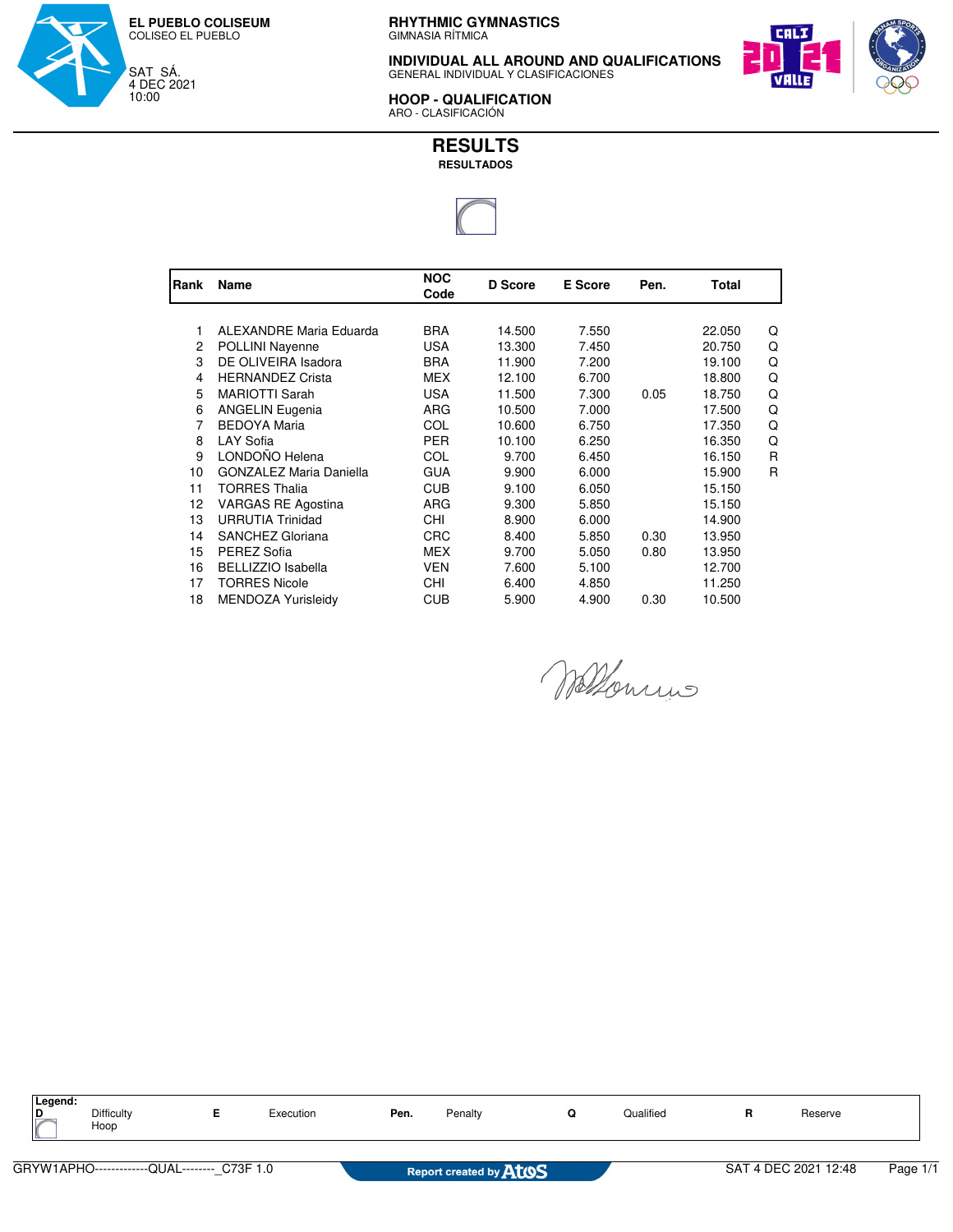

**INDIVIDUAL ALL AROUND AND QUALIFICATIONS** GENERAL INDIVIDUAL Y CLASIFICACIONES



**BALL - QUALIFICATION** PELOTA - CLASIFICACIÓN



| Rank | Name                           | <b>NOC</b><br>Code | <b>D</b> Score | <b>E</b> Score | Pen. | Total  |   |
|------|--------------------------------|--------------------|----------------|----------------|------|--------|---|
|      |                                |                    |                |                |      |        |   |
|      | ALEXANDRE Maria Eduarda        | <b>BRA</b>         | 14.200         | 6.950          |      | 21.150 | Q |
| 2    | POLLINI Nayenne                | <b>USA</b>         | 12.700         | 7.650          | 0.05 | 20.300 | Q |
| 3    | <b>HERNANDEZ Crista</b>        | MEX                | 12.700         | 7.550          | 0.10 | 20.150 | Q |
| 4    | <b>MARIOTTI Sarah</b>          | <b>USA</b>         | 11.500         | 7.900          |      | 19.400 | Q |
| 5    | <b>LAY Sofia</b>               | <b>PER</b>         | 10.500         | 6.050          |      | 16.550 | Q |
| 6    | DE OLIVEIRA Isadora            | <b>BRA</b>         | 11.400         | 5.350          | 0.30 | 16.450 | Q |
| 7    | LONDOÑO Helena                 | COL                | 10.200         | 6.200          |      | 16.400 | Q |
| 8    | <b>GONZALEZ Maria Daniella</b> | <b>GUA</b>         | 9.700          | 6.300          |      | 16.000 | Q |
| 9    | <b>BEDOYA Maria</b>            | COL                | 8.800          | 6.850          |      | 15.650 | R |
| 10   | PEREZ Sofia                    | <b>MEX</b>         | 10.200         | 5.350          | 0.35 | 15.200 | R |
| 11   | VARGAS RE Agostina             | ARG                | 8.900          | 6.100          |      | 15.000 |   |
| 12   | <b>ANGELIN Eugenia</b>         | ARG                | 9.000          | 5.850          |      | 14.850 |   |
| 13   | SANCHEZ Gloriana               | <b>CRC</b>         | 8.200          | 6.050          |      | 14.250 |   |
| 14   | <b>BELLIZZIO Isabella</b>      | <b>VEN</b>         | 8.300          | 5.700          |      | 14.000 |   |
| 15   | <b>TORRES Thalia</b>           | CUB                | 8.000          | 5.950          |      | 13.950 |   |
| 16   | <b>URRUTIA Trinidad</b>        | <b>CHI</b>         | 7.700          | 5.000          |      | 12.700 |   |
| 17   | <b>TORRES Nicole</b>           | CHI                | 6.800          | 5.300          |      | 12.100 |   |
| 18   | MENDOZA Yurisleidy             | CUB                | 6.400          | 5.600          |      | 12.000 |   |

Wellowin

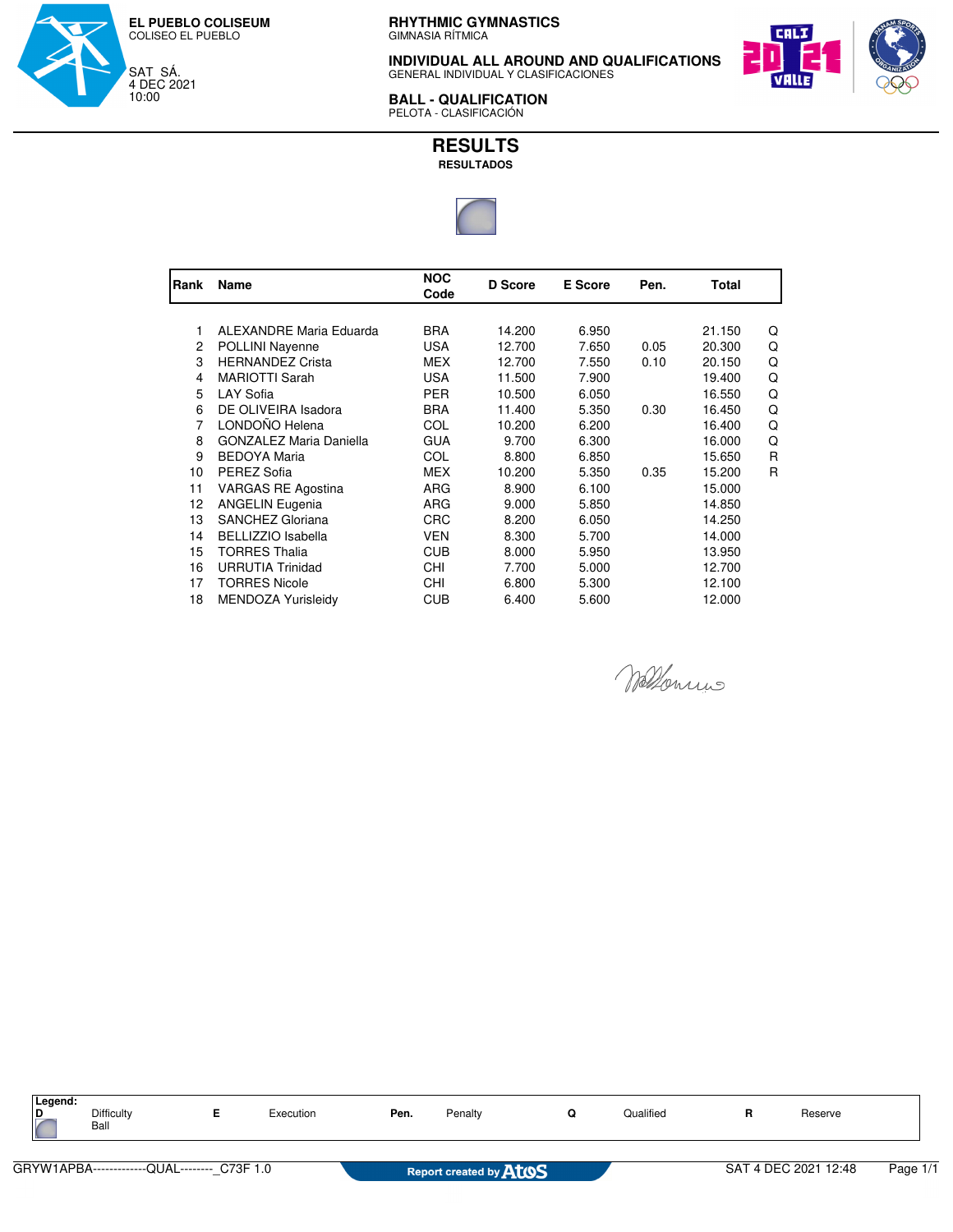

**INDIVIDUAL ALL AROUND AND QUALIFICATIONS** GENERAL INDIVIDUAL Y CLASIFICACIONES



**CLUBS - QUALIFICATION** MAZAS - CLASIFICACIÓN



| Rank | Name                           | <b>NOC</b><br>Code | <b>D</b> Score | <b>E</b> Score | Pen. | Total  |   |
|------|--------------------------------|--------------------|----------------|----------------|------|--------|---|
|      |                                |                    |                |                |      |        |   |
| 1    | <b>MARIOTTI Sarah</b>          | USA                | 13.500         | 7.350          | 0.15 | 20.700 | Q |
| 2    | <b>POLLINI Nayenne</b>         | <b>USA</b>         | 13.000         | 7.600          |      | 20.600 | Q |
| 3    | ALEXANDRE Maria Eduarda        | BRA                | 13.000         | 6.750          |      | 19.750 | Q |
| 4    | <b>HERNANDEZ Crista</b>        | <b>MEX</b>         | 12.600         | 6.500          |      | 19.100 | Q |
| 5    | DE OLIVEIRA Isadora            | <b>BRA</b>         | 11.600         | 6.450          |      | 18.050 | Q |
| 6    | PEREZ Sofia                    | <b>MEX</b>         | 11.600         | 6.050          | 0.60 | 17.050 | Q |
| 7    | <b>VARGAS RE Agostina</b>      | ARG                | 11.100         | 5.700          |      | 16.800 | Q |
| 8    | SANCHEZ Gloriana               | <b>CRC</b>         | 9.900          | 6.600          |      | 16.500 | Q |
| 9    | LONDOÑO Helena                 | COL                | 9.100          | 6.350          |      | 15.450 | R |
| 10   | <b>ANGELIN Eugenia</b>         | <b>ARG</b>         | 8.700          | 6.500          |      | 15.200 | R |
| 11   | <b>GONZALEZ Maria Daniella</b> | <b>GUA</b>         | 9.000          | 6.150          |      | 15.150 |   |
| 12   | <b>BEDOYA Maria</b>            | COL                | 9.400          | 5.300          |      | 14.700 |   |
| 13   | <b>BELLIZZIO Isabella</b>      | <b>VEN</b>         | 8.200          | 6.250          |      | 14.450 |   |
| 14   | <b>LAY Sofia</b>               | <b>PER</b>         | 9.200          | 5.000          |      | 14.200 |   |
| 15   | <b>TORRES Nicole</b>           | CHI.               | 8.000          | 5.750          |      | 13.750 |   |
| 16   | TORRES Thalia                  | <b>CUB</b>         | 7.600          | 5.750          |      | 13.350 |   |
| 17   | MENDOZA Yurisleidy             | <b>CUB</b>         | 6.600          | 5.050          |      | 11.650 |   |
| 18   | <b>URRUTIA Trinidad</b>        | CHI                | 6.000          | 3.500          |      | 9.500  |   |

Wellowins

| Legend:<br><u>ID</u> | Difficulty<br>Clubs                         | Execution | Pen. | Penalty                | Qualified | Reserve              |          |
|----------------------|---------------------------------------------|-----------|------|------------------------|-----------|----------------------|----------|
|                      | GRYW1APCL-------------QUAL-------- C73F 1.0 |           |      | Report created by AtoS |           | SAT 4 DEC 2021 12:48 | Page 1/1 |